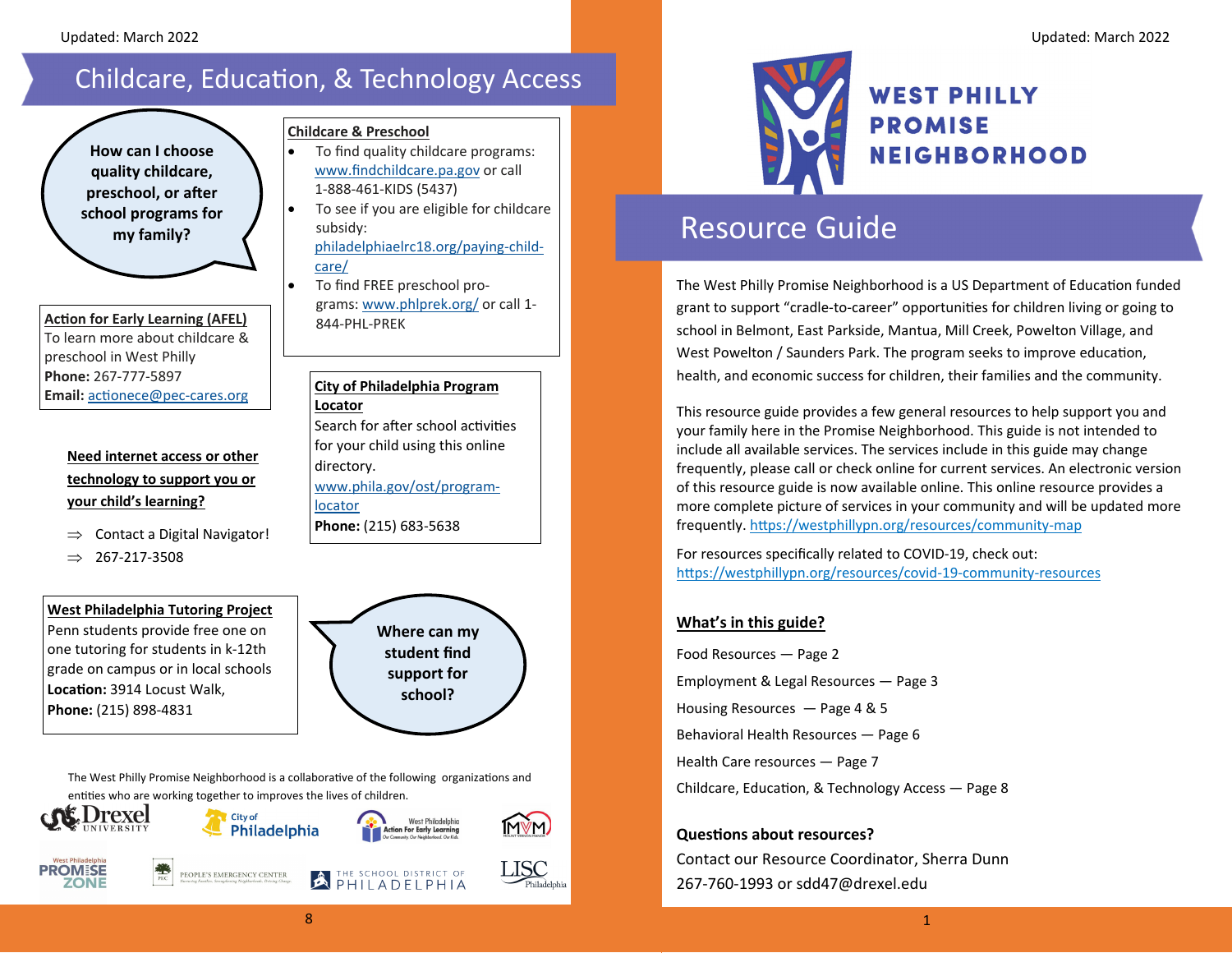#### Updated: March 2022

#### Updated: March 2022

## Food

**Where can my family or I access free food 24/7?** 

**Powelton Village Community Fridge**  3750 Lancaster Ave. **The People's Fridge**  511 S. 52nd **MamaTee Fridge** 308 N 39th

#### **Food Sites**

**Mighty Writers ‐ West**  35th & Fairmount Monday‐Friday 12pm ‐ 2pm

**Mighty Writers at Lucien Blackwell Community Center** 47th & Aspen St Wednesdays 2‐4pm

**Greener Partners**

41st and PalmFriday 10am ‐ 11am

**People's Emergency Center**  3750 Lancaster Ave. Thursdays 10am ‐ 12pm

**Second AnƟoch BapƟst Church**  912 N. 41st St Mondays 9‐11am Every 3rd Saturday 9‐11am

#### **Mt. Vernon Manor CDC/NAC** 631 N. 39th St. Wednesday 10am ‐ 12pm

**Frontline Dads** 410 N. 34th Street

Saturday 11:30am ‐ 12:30pm

**Lombard Central Presbyterian Church** 410 N. 34th Street Thursday 10‐11am, Friday 8‐11am

**Mantua Haverford Community Center** 631 N. 39th St 3rd Friday 10am

#### **Grace Evangelical Lutheran Church** 3529 Haverford Ave Wednesdays 10am ‐ 12:30pm

#### **To find addiƟonal food near you:**

- $\Rightarrow$  https://www.phila.gov/food/
- $\Rightarrow$  http://www.hungercoalition.org/ food‐pantries
- $\Rightarrow$  SNAP Hotline: 215-430-0556
- $\Rightarrow$  https://www.phillyfoodfinder.org/

#### **Health Center 4**

Primary Care Medical & Dental, support applying for health insurance **Hours:** Mon, Wed, Thurs, Fri 8‐4:30, Tues 8‐8pm **LocaƟon:** 4400 Haverford Ave **Other details:** Accepts most insurances, small fee based on family size & income for uninsured **Phone:** Medical‐ 215‐685‐7601; Dental‐ 215‐685‐7605

#### **Bebashi TransiƟon to Hope**

Sexual health services, HIV & STI screening, breast health services, medical case management **Hours:** Mon‐Wed, Fri 9‐4pm, Thurs 9‐7pm **LocaƟon:** 1235 Spring Garden St. **Phone:** 215‐769‐3561

#### **For assistance with health insurance:**

- **Medical Assistance or Medicaid:**  BenePhilly: 1‐800‐236‐2194 or apply online at www.compass.state.pa.us
- **Children's Health Insurance Program (CHIP):** PCCY Child Health Watch Helpline at 215‐563‐5848 ext. 17

## Health care

**Where can my family or I go when we need to see a doctor or** 

**nurse?** 

#### **CHOP's Karabots**

Primary Care Services, Community Asthma Prevention Program & more **Hours:** Mon‐Thurs 8:20‐7:45, Fri 8:20 ‐5:00, Sat 8:40‐2:45pm **LocaƟon:** 4865 Market St **Other details:** Accepts most major insurance—for pre‐visit financial counseling call 1‐800‐664‐7855 **Phone:** 267‐425‐9800 (to schedule an appointment)

#### **Need a COVID‐19 Vaccine?**

**Dornsife Center's Vaccine Clinic** Free COVID‐19 VaccinaƟons &boosters, ages 5+ **Hours:** Thursdays 1‐4pm **LocaƟon:** 3509 Spring Garden St **Phone:** 215‐571‐4013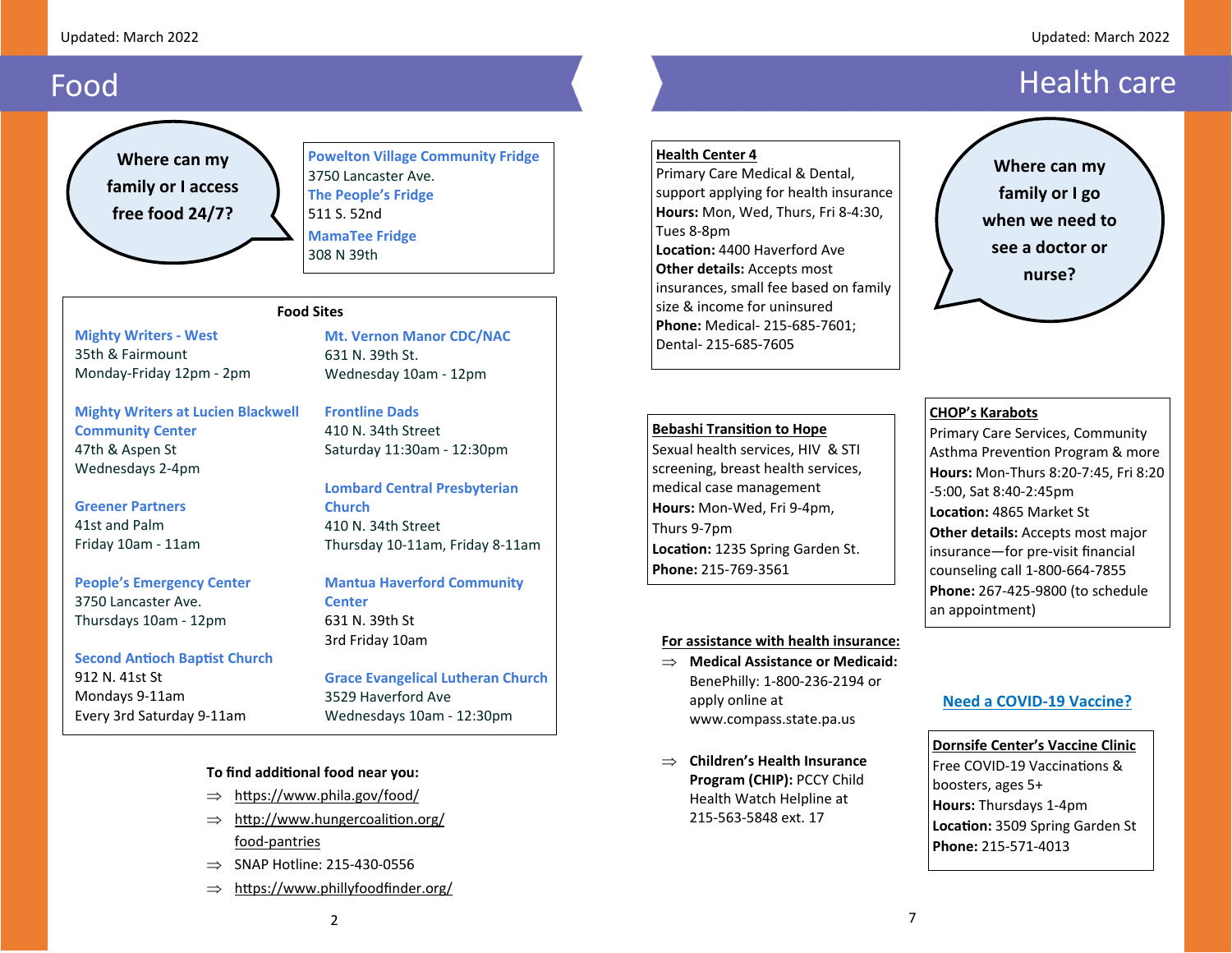## Behavioral Health



#### **Aƫc Youth Center**

Mental Health Counseling for LGBTQ youth under age 23 **Hours:** Mon, Wed, & Fri 3‐6pm **Loca Ɵon:** virtual counseling **Phone:** 215‐545‐4331 (press 2)

#### **Community Behavioral Health** CBH can help residents who have Medical Assistance or Medicaidfind <sup>a</sup> variety of behavioral health services, including outpatient or

addiction services **Phone:** 888‐545‐2600

#### **Philadelphia Elwyn**

Child& Adult Behavior Health Programs, call for assistance **Hours:** Mon‐Fri 8‐5pm **LocaƟon:** Office closed**Phone:** 215‐895‐5588

#### **Need help now?** Call these 24 hour hotlines

- $\Rightarrow$  Office of Mental Health Suicide & Crisis intervention hotline **215‐686‐4420**
- $\Rightarrow$  National Suicide Prevention Line **1‐800‐273‐TALK (8255)**
- $\Rightarrow$  Mental Health Delegates **215‐685‐6440**
- $\implies$  Philadelphia Domestic Violence Hotline **1‐866‐723‐3014**

#### **Kirkbride Center**

Inpatient Addiction treatment **Hours:** no walk ins, appointment only **LocaƟon:** 111 N. 49th St. **Other details:** Accepts major insurances, creates personal payment plans for those without insurance **Phone:** 215‐471‐2600



# Employment & Legal

#### **PA CareerLink—West Philly**

Explore careers, job search, build skills, & more free services for adults & young adults **Hours:** by appointment only **Website:** hƩps:// www.pacareerlink.pa.gov/jponline/ **LocaƟon:** 3901 Market St **Phone:** 215‐473‐36301‐833‐750‐JOBS (5627)



#### **Philadelphia Unemployment Project**

Provides assistance to Philly residents in job searches, resume clinics, and assistance for returning citizens or people with criminal backgrounds to find work **LocaƟon:** 112 N. Broad St **Phone:** 215‐557‐0822**Hours:** Varies by program, please call

#### **Digital Skills Classes at Dornsife**

Learn computer basics like email, typing and staying safe online. Free laptop with program completion! **Loca Ɵon:** 3509 Spring Garden **Phone:** 215‐5714053**Hours:** Classes: Tues& Thurs 5‐7pm, Drop in: Wednesday 5‐7pm



**Learning Center**  Explore financial wellness, GED/ABE classes, job training, entrepreneur‐ ship, and computer classes **Loca Ɵon:** 3509 Spring Garden St., Carriage House **Website:** : hƩps://drexel.edu/ dornsifecenter/programs/beachell‐ family‐learning‐center/

**Dornsife Center's Beachell Family** 

**Phone:** 215‐571‐4056

3

#### **Drexel School of Law at Dornsife**

Receive legal advice and support for free on various topics including criminal record expungement and estate planning **Hours:** by appointment Website: https://drexel.edu/ dornsifecenter/programs/individual ‐and‐family‐supports/legal‐services/ **LocaƟon:** 3509 Spring Garden St. **Phone:** 215.571.4019 (1‐877‐320‐ 1206) intake